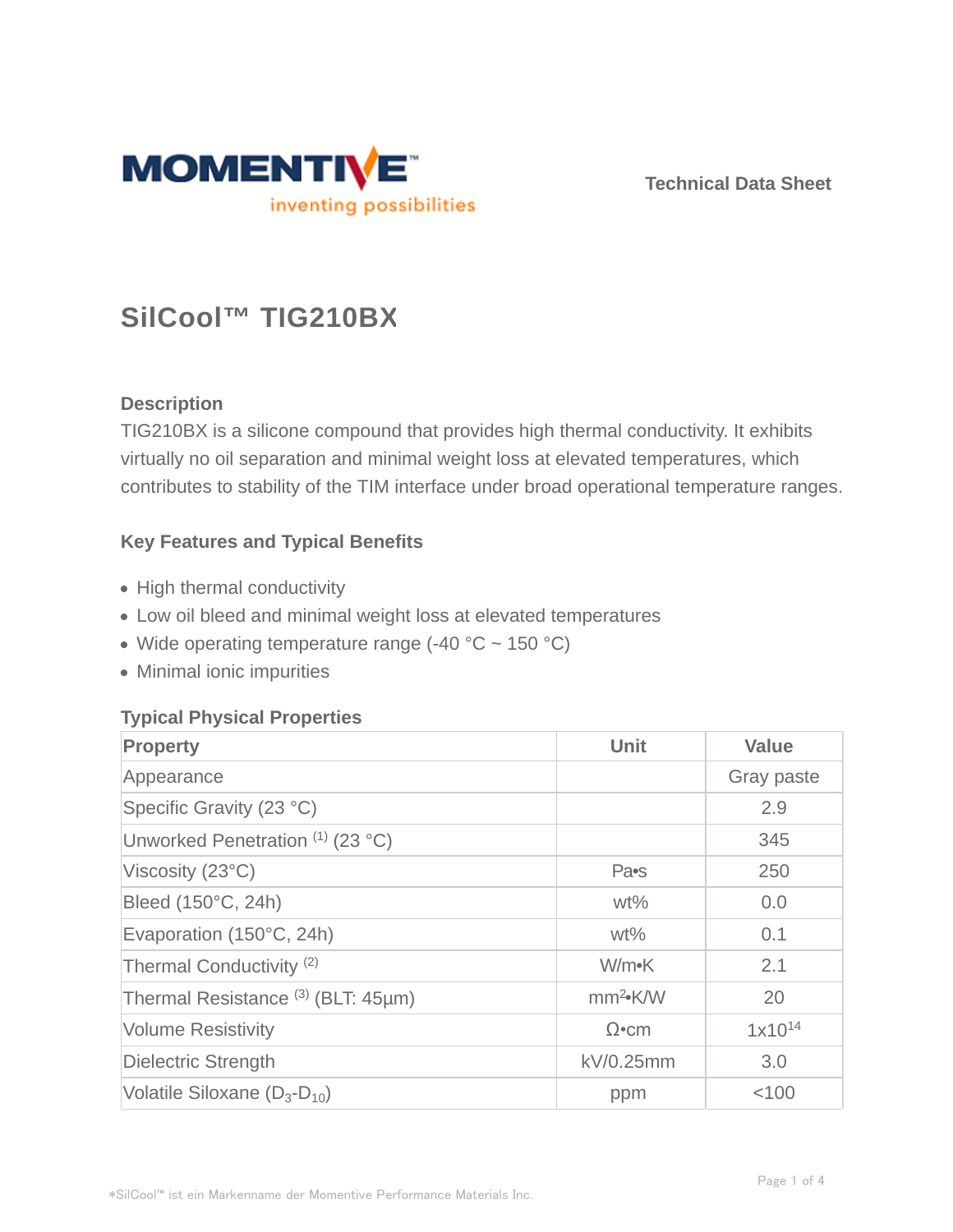| Ionic Content ppm | Na+  |     |
|-------------------|------|-----|
|                   |      | J.U |
|                   | 1 H. | J.U |

Typical physical properties are average data and should not be used as or to develop product specifications. (1) JIS K 2220 (2)Hot wire method (3)Laser flash method

## **Potential Applications**

Thermal Interface Material between heat spreaders and heat sinks, heat pipes (TIM2)

## **Packaging**

- 1kg can available in cases of 10
- 2kg bottle available in cases of 10

#### **Patent Status**

Nothing contained herein shall be construed to imply the nonexistence of any relevant patents or to constitute the permission, inducement or recommendation to practice any invention covered by any patent, without authority from the owner of the patent.

## **Product Safety, Handling and Storage**

- Wear eye protection and protective gloves as required while handling the product.
- Use the product in a well ventilated area.
- Store in a dark, cool place out of direct sunlight.
- Keep out of reach of children.

Customers should review the latest Safety Data Sheet (SDS) and label for product safety information, safe handling instructions, personal protective equipment if necessary, emergency service contact information, and any special storage conditions required for safety. Momentive Performance Materials (MPM) maintains an around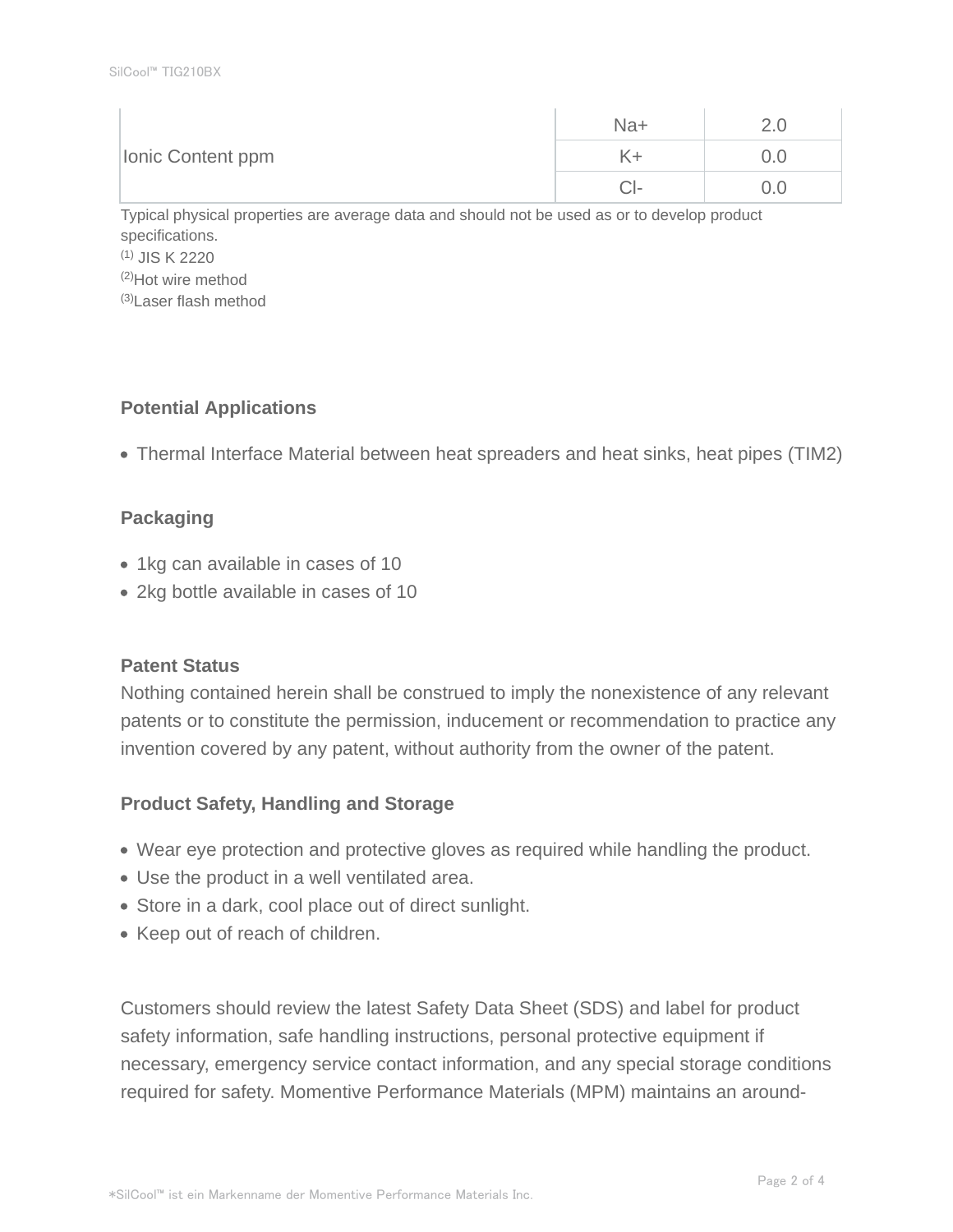the-clock emergency service for its products. SDS are available at www.momentive.com or, upon request, from any MPM representative. For product storage and handling procedures to maintain the product quality within our stated specifications, please review Certificates of Analysis, which are available in the Order Center. Use of other materials in conjunction with MPM products (for example, primers) may require additional precautions. Please review and follow the safety information provided by the manufacturer of such other materials.

#### **Limitations**

Customers must evaluate Momentive Performance Materials products and make their own determination as to fitness of use in their particular applications.

# **Contact Information**

Email

commercial.services@momentive.com

#### **Telephone**

| <b>Americas</b> | <b>Latin America</b> | <b>EMEAI- Europe, Middle</b><br>East, Africa & India | <b>ASIA PACIFIC</b> |
|-----------------|----------------------|------------------------------------------------------|---------------------|
| +1 800 295 2392 | <b>Brazil</b>        | <b>Europe</b>                                        | <b>China</b>        |
| Toll free*      | +55 11 4534 9650     | +390510924300                                        | 800 820 0202        |
| +704 805 6946   | <b>Direct Number</b> | Direct number                                        | Toll free           |
| Direct Number   |                      |                                                      | +86 21 3860 4892    |
|                 |                      |                                                      | Direct number       |
| *All American   | <b>Mexico</b>        | <b>India, Middle East &amp;</b>                      | Japan               |
| countries       | +52 55 2169 7670     | <b>Africa</b>                                        | +81 3 5544 3111     |
|                 | <b>Direct Number</b> | + 91 44 71212207                                     | Direct number       |
|                 |                      | Direct number*                                       |                     |
|                 |                      | *All Middle Eastern                                  | <b>Korea</b>        |
|                 |                      | countries, Africa, India,                            | +82 2 6201 4600     |

For literature and technical assistance, visit our website at: www.momentive.com

#### **DISCLAIMER:**